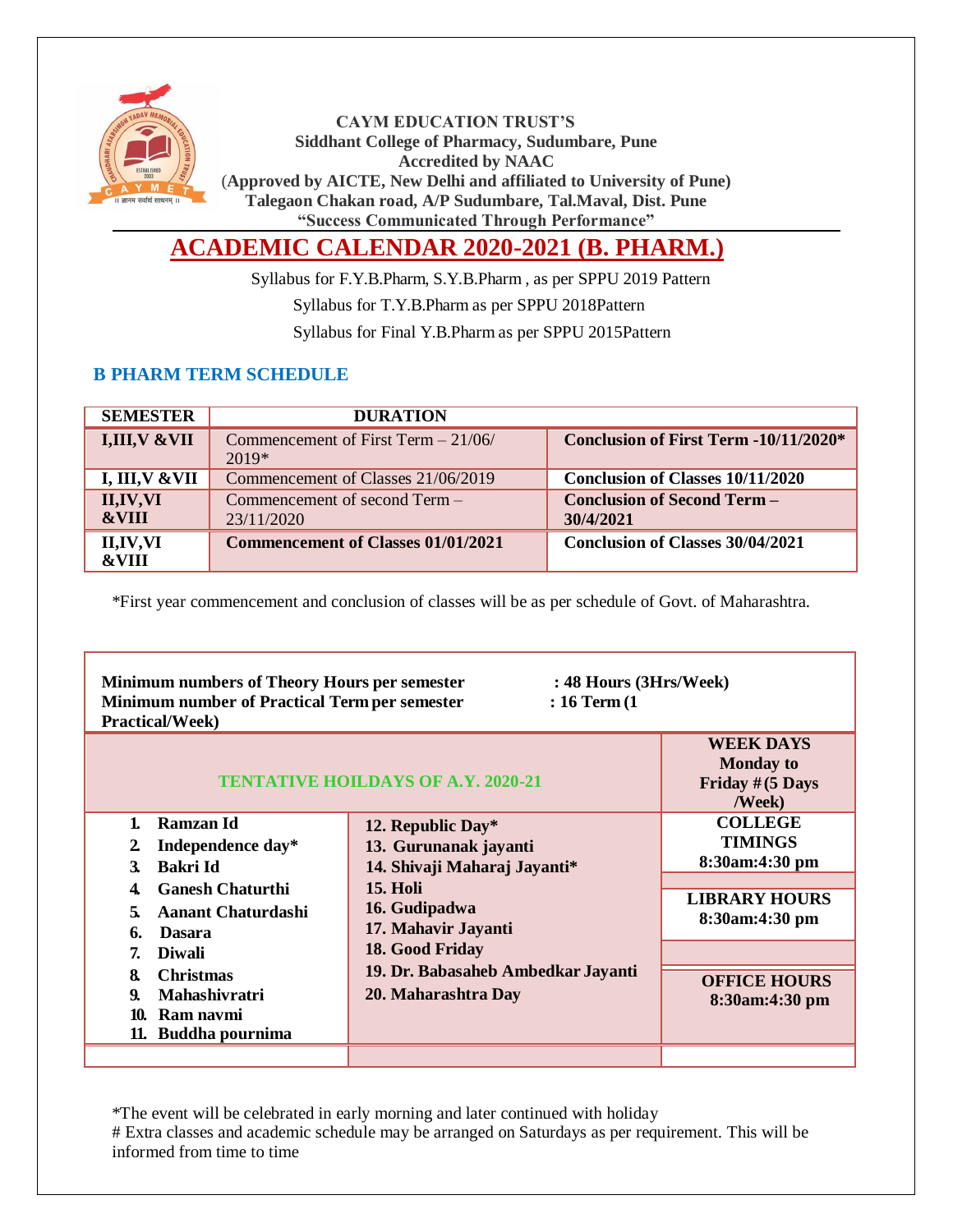#### **CAYM EDUCATION TRUST'S Siddhant College of Pharmacy, Sudumbare, Pune Accredited by NAAC** (**Approved by AICTE, New Delhi and affiliated to University of Pune) Talegaon Chakan road, A/P Sudumbare, Tal.Maval, Dist. Pune**

# **Examination Schedule 2020-2021 (B. PHARM.)**

## **EXAMINATION SCHEDULE FOR SEMESTER I, III, V &VII**

| Sr.<br>No.       | <b>Class</b>     | <b>Probable Date of Commencement of Examination</b> |                                 |               |                                 |                                                  |
|------------------|------------------|-----------------------------------------------------|---------------------------------|---------------|---------------------------------|--------------------------------------------------|
|                  |                  | <b>In Semester</b><br><b>Assessment</b>             | <b>Sessional Examination 01</b> |               | <b>Sessional Examination 02</b> |                                                  |
|                  |                  | Test -1                                             | <b>Practical</b>                | <b>Theory</b> | <b>Practical</b>                | <b>Theory</b>                                    |
| 1.               | <b>SEMI</b>      | 21/09/2020                                          | 07/10/2020                      | 19/10/2020    | 23/11/2020                      | 5/12/2020                                        |
|                  |                  | <b>To</b>                                           | <b>To</b>                       | <b>To</b>     | To                              | To                                               |
|                  |                  | 29/09/2020                                          | 13/10/2020                      | 26/10/2020    | 27/11/2020                      | 09/12/2020                                       |
|                  | III, V           | 24/08/2020                                          | 07/09/2020                      | 14/09/2020    | 28/09/2020                      | 5/10/2020                                        |
|                  | (2018, 2019)     | To                                                  | <b>To</b>                       | To            | T <sub>o</sub>                  | Tо                                               |
|                  | <b>Pattern</b> ) | 28/08/2020                                          | 11/09/2020                      | 18/09/2020    | 1/10/2020                       | 09/10/2020                                       |
|                  | <b>Class</b>     | <b>In Semester Assessment</b>                       |                                 |               | <b>Sessional Examination</b>    |                                                  |
| 2.               |                  | Test-01                                             | Test-02                         |               | <b>Practical</b>                | <b>Theory</b>                                    |
|                  | <b>SEM VII</b>   | 06/07/2020                                          | 4/08/2020                       |               | 28/09/2020                      | 05/10/2020                                       |
|                  | (2015)           | <b>TO</b>                                           |                                 | <b>TO</b>     | To                              | T <sub>0</sub>                                   |
|                  | <b>Pattern</b> ) | 10/07/2020                                          | 10/08/2020                      |               | 01/10/2020                      | 13/10/2020                                       |
| 3.               |                  | <b>Improvement Sessional Exam for VII SEM</b>       |                                 |               |                                 | 14/10/2020 TO 16/10/2020<br>(Two papers per day) |
| $\overline{4}$ . |                  | <b>Second half of SPPU Practical examination</b>    |                                 |               |                                 | <b>As per SPPU Notification</b>                  |
| 5.               |                  | <b>Second half of SPPU Theory examination</b>       |                                 |               |                                 | As per SPPU Notification                         |

#### **EXAMINATION SCHEDULE FOR SEMESTER II,IV, VI &VIII**

| S<br>r.           | $CI$<br>ass                                                        |                                                         | <b>Probable Date of Commencement of Examination</b>                               |                                            |                                                |                                            |
|-------------------|--------------------------------------------------------------------|---------------------------------------------------------|-----------------------------------------------------------------------------------|--------------------------------------------|------------------------------------------------|--------------------------------------------|
| N<br>$\mathbf{0}$ |                                                                    | <b>In Semester</b><br><b>Assessment</b>                 | <b>Sessional Examination 01</b>                                                   |                                            | <b>Sessional Examination 02</b>                |                                            |
|                   |                                                                    | Test -1                                                 | <b>Practical</b>                                                                  | <b>Theory</b>                              | <b>Practical</b>                               | <b>Theory</b>                              |
| 1.                | <b>SEM</b><br><b>II,IV,VII</b><br>(2018, 2019)<br><b>Pattern</b> ) | 25/01/2021<br>T <sub>0</sub><br>03/02/2021              | 08/02/2021<br>To<br>12/02/2021                                                    | 15/02/2021<br>T <sub>0</sub><br>24/02/2021 | 15/03/2021<br>To<br>19/03/2021                 | 22/03/2021<br>T <sub>0</sub><br>31/03/2021 |
|                   | <b>Class</b>                                                       |                                                         | <b>In Semester Assessment</b><br>Test-02<br>15/02/2021<br><b>To</b><br>24/02/2021 |                                            | <b>Sessional Examination</b>                   |                                            |
| 2.                |                                                                    | Test-01                                                 |                                                                                   |                                            | <b>Practical</b>                               | <b>Theory</b>                              |
|                   | <b>SEM VIII</b><br>(2015)                                          | 25/01/2021<br>To                                        |                                                                                   |                                            | 15/03/2021<br>To                               | 22/03/2021<br>Tо                           |
|                   | <b>Pattern</b> )                                                   | 03/02/2021                                              |                                                                                   |                                            | 19/03/2021                                     | 31/03/2021                                 |
| 3.                |                                                                    | <b>Improvement Sessional Exam for VI &amp; VIII Sem</b> |                                                                                   |                                            | 04/4/2021 TO 06/4/2021<br>(Two papers per day) |                                            |
| $\overline{4}$ .  |                                                                    | <b>First half of SPPU Practical examination</b>         |                                                                                   |                                            | As per SPPU Notification                       |                                            |
| 5.                |                                                                    | <b>First half of SPPU Theory examination</b>            |                                                                                   |                                            | As per SPPU Notification                       |                                            |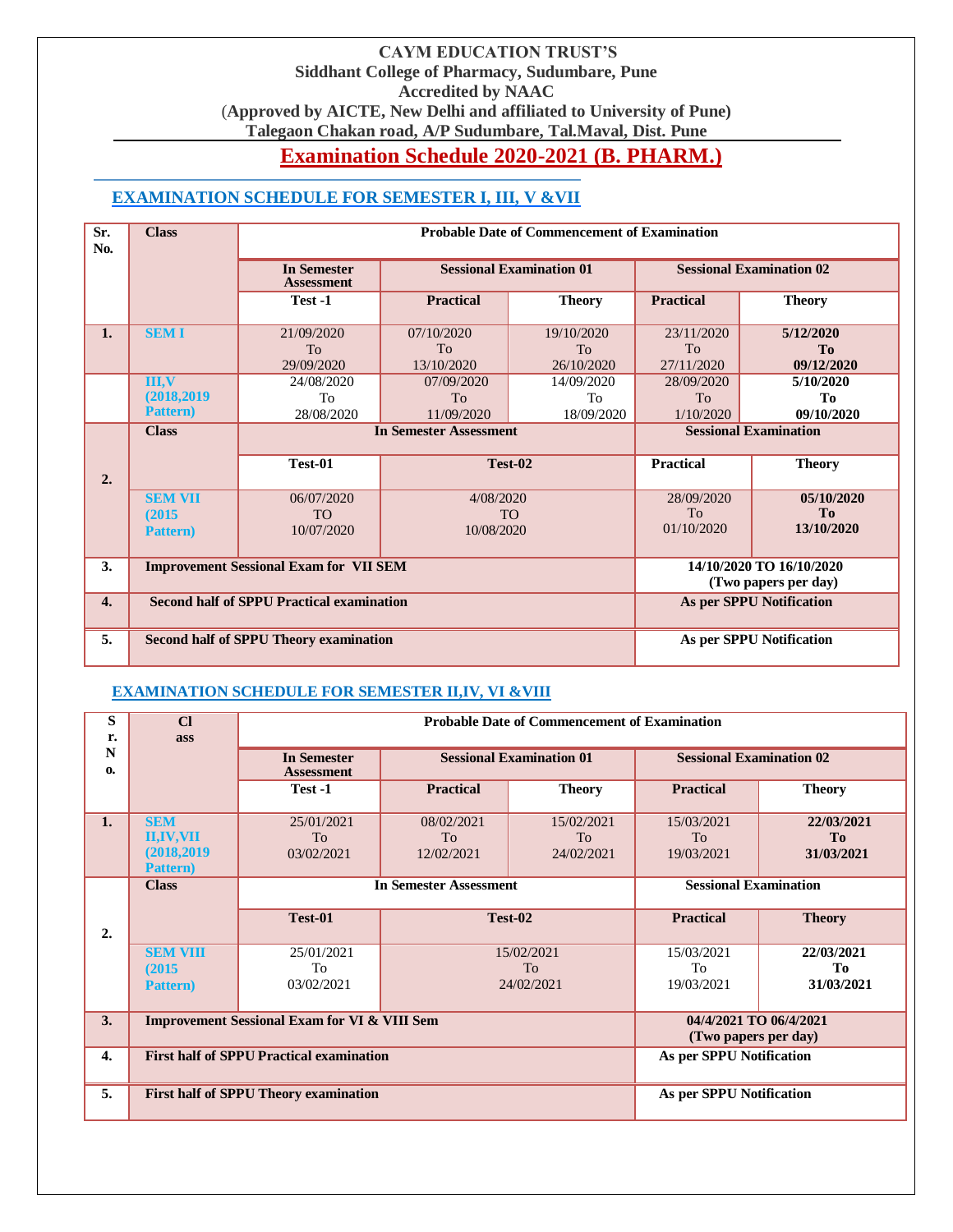#### **List of Activities planned for A.Y.2020-21**

| Sr. No.          | <b>Name of activities</b>                                                            | <b>Tentative Schedule</b>         |
|------------------|--------------------------------------------------------------------------------------|-----------------------------------|
| I.               | <b>CURRICULAR COORDINATOR</b>                                                        |                                   |
| 1.               | <u>ACADEMIC INCHARGE</u>                                                             |                                   |
|                  | <b>Induction Programme</b><br>$\overline{\phantom{0}}$                               | September 2020                    |
|                  | Parents Meet<br>$\overline{\phantom{0}}$                                             | August 2020                       |
|                  |                                                                                      |                                   |
| 2.               | <b>EXAMINATION COORDINATOR</b>                                                       |                                   |
|                  | Internal/External Examinations<br>$\overline{\phantom{0}}$                           | As per                            |
|                  | Convocation ceremony<br>$\overline{\phantom{0}}$                                     | schedule<br><b>March 2021</b>     |
| П                | <b>EXTRACURRICULAR COORDINATOR</b>                                                   |                                   |
|                  |                                                                                      |                                   |
| 1.               | <b>NSS</b>                                                                           |                                   |
|                  | Blood donation camp<br>$\overline{\phantom{0}}$                                      | <b>Dec-Nov 2020</b>               |
|                  | Tree plantation abhiyaan<br>$\overline{\phantom{0}}$                                 | 1-15 July 2020                    |
|                  | Swatch Bharat abhiyaan<br>T,                                                         | 3 October 2020                    |
|                  | Road Safety Week<br>$\overline{\phantom{0}}$                                         | February 2021                     |
|                  | NSS camp<br>$\overline{\phantom{0}}$                                                 | <b>Dec-Nov 2020</b>               |
|                  | Regular activities of NSS<br><b>—</b>                                                | 14Jun-31Dec 2020                  |
|                  | Meditation and stress management<br>$\overline{\phantom{0}}$                         | September 2020                    |
|                  | Tobacco deaddiction<br>$\overline{\phantom{0}}$                                      | <b>31 March 2021</b>              |
|                  | Workshop on women empowerment and safety<br>$\overline{\phantom{0}}$                 | <b>8 March 2021</b>               |
|                  | NPW week celebration<br>$\overline{\phantom{0}}$                                     | September 2020                    |
| 2.               | <b>SWO</b>                                                                           |                                   |
|                  | Earn & Learn Scheme<br>$\overline{\phantom{0}}$                                      | 14Jun-31 Jan 2021                 |
|                  | Nirbhaykanya Scheme                                                                  | January 2021                      |
| 3.               | SPORTS                                                                               |                                   |
|                  | Yoga day celebration<br>$\overline{\phantom{0}}$                                     | 21 June 2020                      |
|                  | Sports week                                                                          |                                   |
|                  | $\overline{\phantom{0}}$                                                             | <b>January</b>                    |
|                  | $\overline{\phantom{a}}$<br>Internal district/state/national level competition       | $2021$ As per                     |
|                  | $\overline{\mathbf{B}}$<br><b>External competition</b>                               | schedule                          |
| 4.               | <b>CULTURAL EVENTS</b>                                                               |                                   |
|                  | Competitions-On occasion of Independence Day Rangoli, Elocation,<br>L,               | <b>14 August 2020</b>             |
|                  | Drawing, Poster Presentation                                                         | 5 September 2020                  |
|                  | Teachers day<br>⇁                                                                    | <b>March 2021</b>                 |
|                  | <b>Annual Gathering</b><br>$\overline{\phantom{0}}$                                  |                                   |
|                  | Official days celebration<br>$\overline{\phantom{0}}$                                | <b>15 August 2020</b>             |
|                  | Independence day<br>₿<br>World Pharmacist's Day<br>$\overline{\mathbb{S}}$           | 25 September 2020                 |
|                  | $\overline{\mathbb{S}}$<br><b>Constitution Day</b>                                   | 26 Nov 2021                       |
|                  | $\overline{\underline{0}}$<br>Savitribai Phule Jayanti                               | <b>3 January 2021</b>             |
|                  | $\overline{a}$<br>Swami Vivekanand Jayanti Youth Day                                 | 12 January 2021                   |
|                  | Republic day<br>$\overline{2}$                                                       | <b>26 January 2021</b>            |
|                  | Shivaji Maharaj Jayanti<br>$\begin{bmatrix} 1 \\ 2 \end{bmatrix}$                    | 19 February 2021                  |
|                  | Mahatma Gandhi Jayanti, Lal Bahdur Shastri Jayanti<br>Ø                              | 2 October 2020                    |
|                  | $\overline{\underline{0}}$<br>Women day                                              | <b>8 March 2021</b><br>1 May 2021 |
|                  | Maharashtra Day<br>Ø                                                                 |                                   |
| III.             | <b>RESEARCH COORDINATOR</b>                                                          |                                   |
| 1.               | SPPU SPONSORED SEMINARS                                                              | February 2021                     |
| 2.               | <b>AVISHKAR</b>                                                                      | <b>June 2020-Jan 2021</b>         |
| 3.               | <b>WORKSHOP</b>                                                                      | February2021                      |
| 4.               | e-poster, Poster Presentation, Model making, Advertised making and Quiz Competitions | As per schedule                   |
| 5.               | Science day celebration                                                              | 21 February 2021                  |
| IV               | <b>TRAINING AND PLACEMENTS</b>                                                       |                                   |
| 1.               | <b>GUEST LECTURES</b><br>Development and strengthening                               | <b>Throughout Academic year</b>   |
| $\boldsymbol{2}$ | <b>LECTURE SERIES</b>                                                                |                                   |
|                  | Industry expert lecture series                                                       | <b>Throughout Academic year</b>   |
| 3.               | <b>VALUE ADDED COURSES</b>                                                           |                                   |
|                  | Pharmacovigilance<br>$\overline{\phantom{0}}$                                        | <b>On Scheduled Saturdays</b>     |
|                  | Spoken English<br>$\overline{\phantom{0}}$                                           | <b>On Scheduled Saturdays</b>     |
|                  | Personality & soft skill development<br>$\overline{\phantom{0}}$                     | <b>On Scheduled Saturdays</b>     |
|                  | Industry orientation training program<br>$\overline{\phantom{0}}$                    | As per schedule                   |
| 4.               | <b>GPAT EXAM PREPARATION</b>                                                         | As per schedule                   |
| $\overline{5}$ . | <b>INDUSTRY VISITS Implant Training</b>                                              | As per schedule                   |
|                  |                                                                                      |                                   |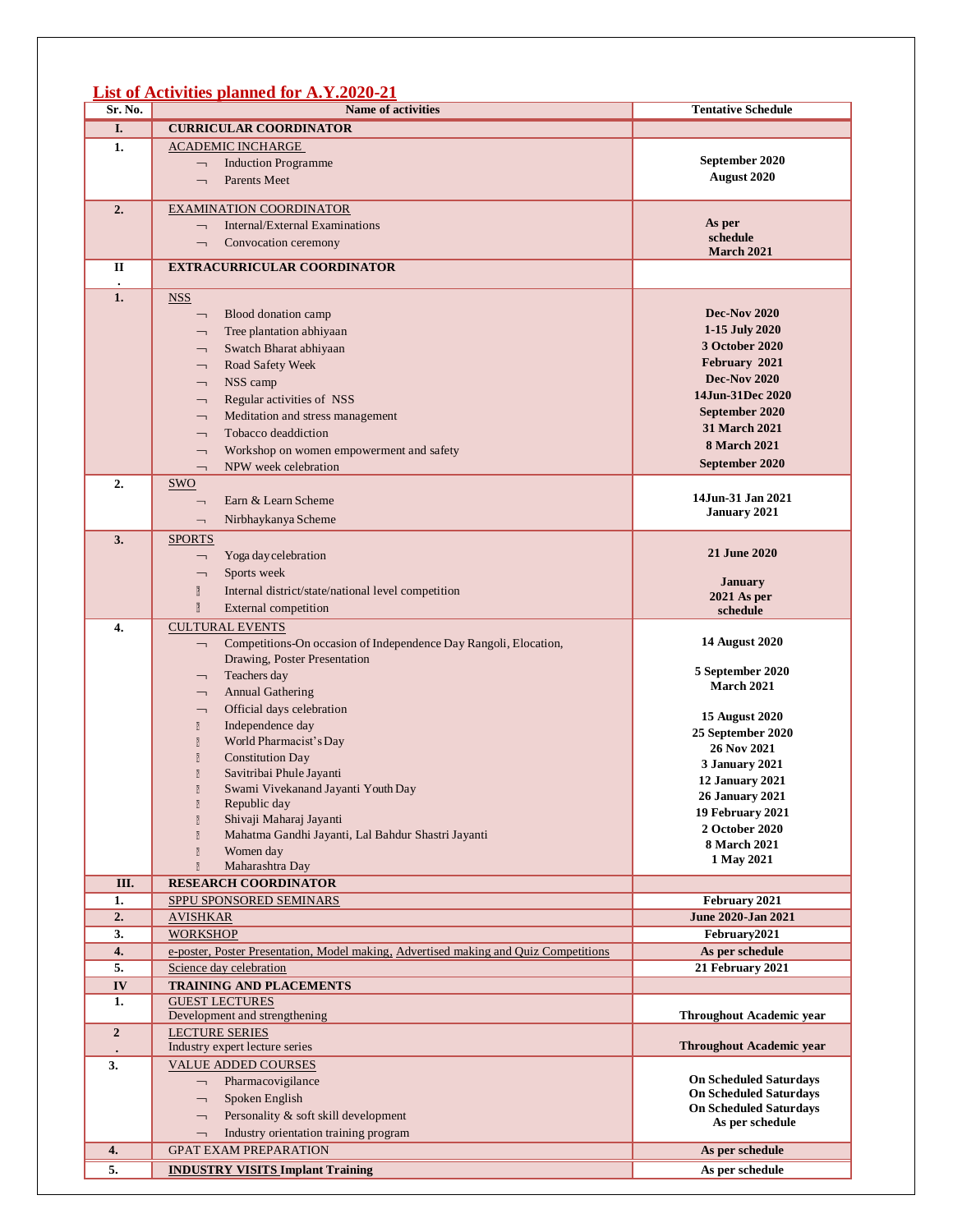#### **Code of Conduct**

Rule and regulations at our institutes are set to provide students with guidelines of expected behavior. These guidelines are set not only to teach children to respect themselves, but also to respect others. When a child misbehaves or acts inappropriately, redirection, distraction and / or firm limit setting is used in the first hand. Calming down time is used if the misbehavior continues. We practice a positive approach to discipline.

- 1. The students should strictly obey the instructions given by the Principal  $\&$  Teacher from time to time.
- 2. The students should carry an identity card with them regularly and it should be produced if demanded by authority of the college.
- 3. Students should be regular and punctual in attending the classes and practical's. The students are required to submit their assignments in the time failing which they shall be subjected to disciplinary action.
- 4. The college expects 100% attendance for the theory & practical sessions. Some relaxation is possible to extend of 10% on valid grounds and with prior permission of the Teacher guardian. However in no case the attendance should be less than 75% separately for theory and practical's otherwise they shall be detained from appearing for university exams.
- 5. The students will not be allowed to appear for Sessional examinations if they fail to maintain 75% attendance in each theory & practical separately. This attendance will be calculated from day one i.e. opening date of the college. No excuses of any sort will be entertained.
- 6. The attendance for all Sessional of theory & practical's conducted by the college is compulsory.
- 7. Ragging in any form within or outside the college and hostels is totally banned. When brought to the notice, defaulter will be summarily expelled from the college.
- 8. Internal evaluation of the subject, may not be permitted to appear for the University examination.
- 9. If the students are found weak in certain subjects they will have to attend extra classes as notified and make the required progress to come at par with the other students.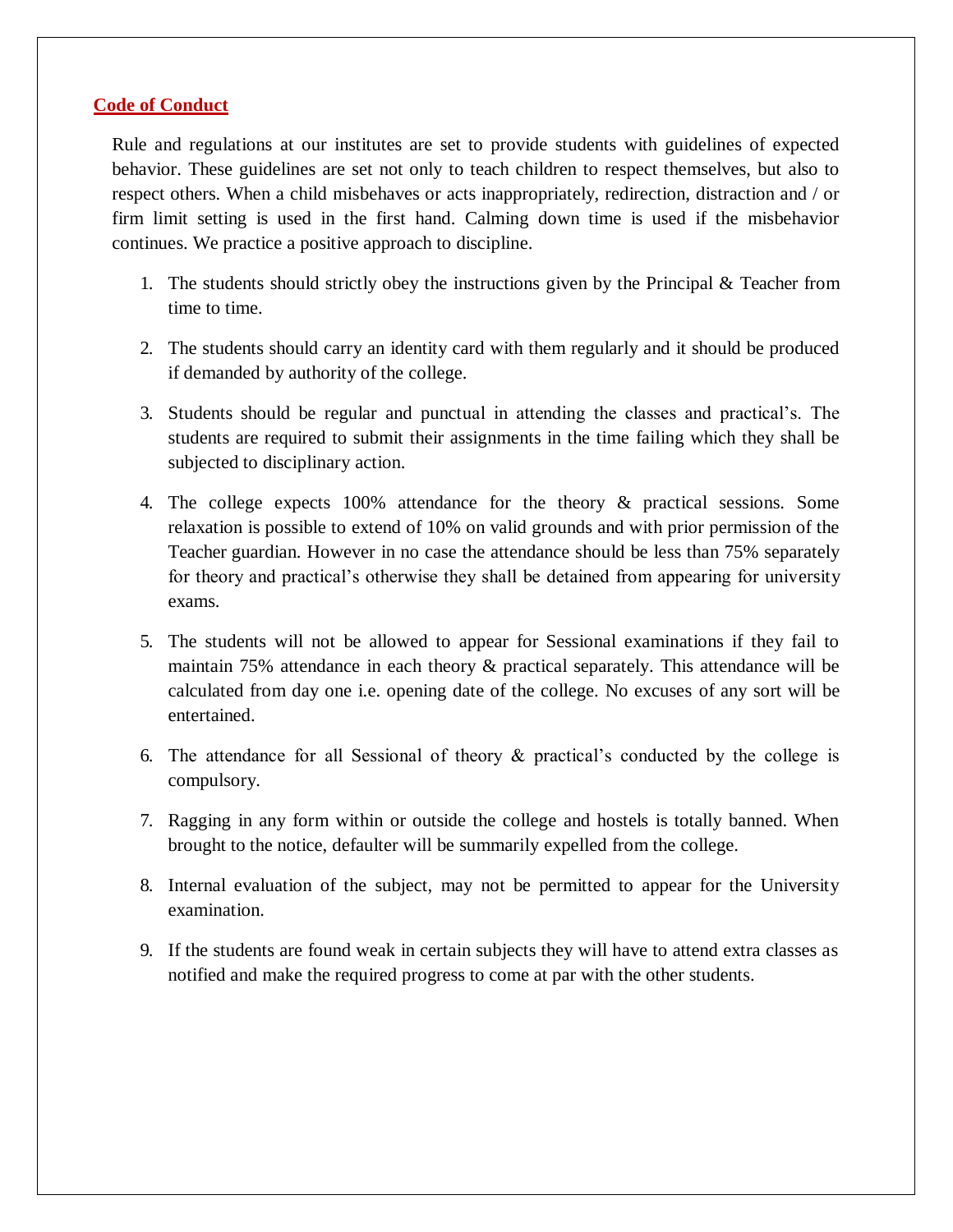- 10. The students should read the notice displayed on the notice board regularly and the college will not be responsible for the loss of any advantage due to the negligence of reading the notice by the students.
- 11. Smoking or chewing gum, gutkha, pan in the premises is strictly prohibited.
- 12. The use of electronic communication device like mobile phone, pager are strictly prohibited in the college.
- 13. The students should not involve in any such activity which may cause damage to the college property. It will be viewed seriously and is likely to result in the recovery of the cost of damage.
- 14. Students are bounded by rules and regulations framed by the college from time to time. Any violation of the rules shall result in disciplinary action which may lead to dismissal from the college.
- 15. The above rules of discipline are subjected to changes or modifications. These modifications can be done whenever the Principal deems it fit  $\&$  proper. The decision of the Principal shall be final and binding on the students.
- 16. Notice board and the institutional website are the only authorized media of communication with the students and others.

**Academic Coordinator Principal**

**Mrs. Jogdand Swati V. Dr.R.K.Dumbre**